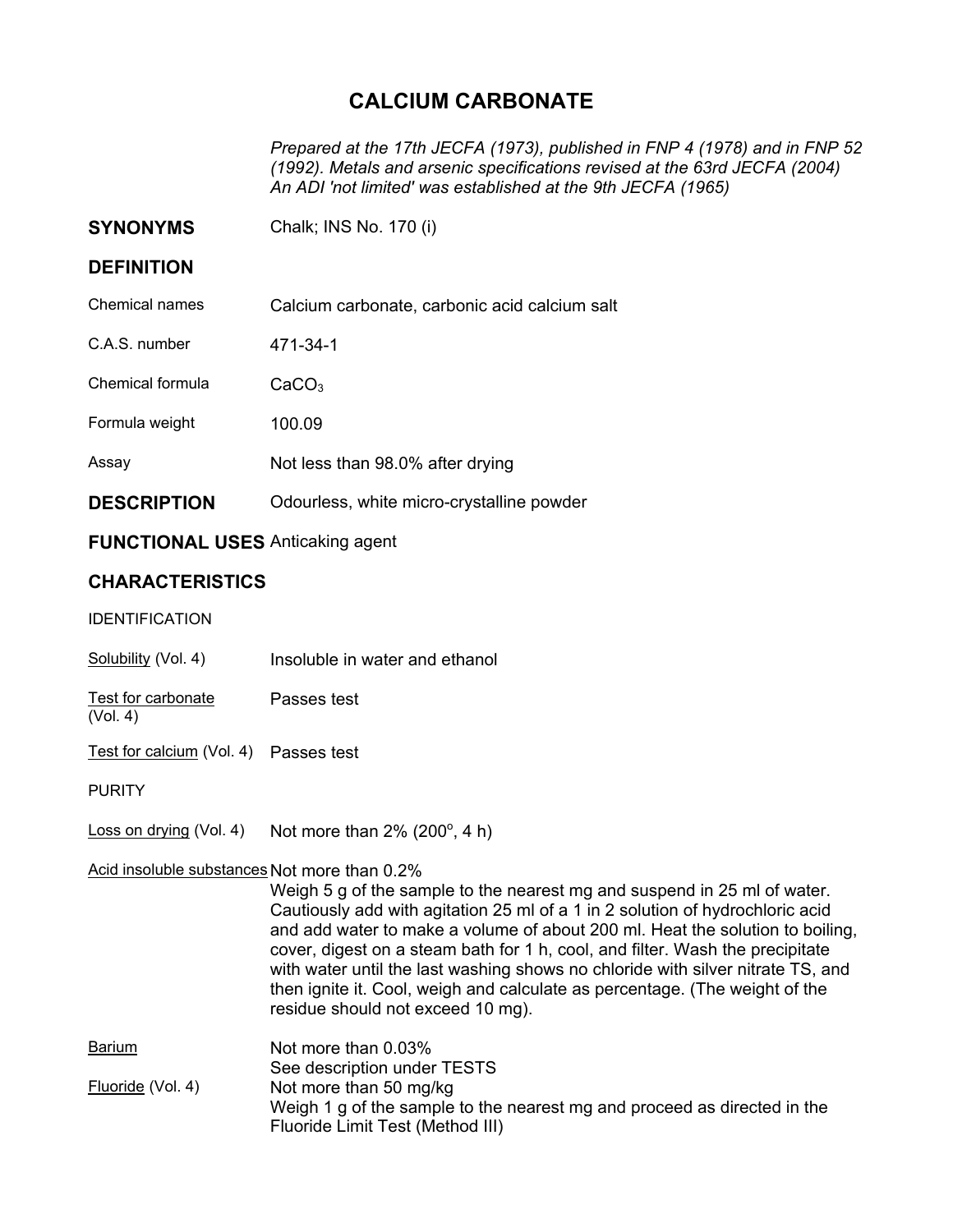| Free alkali                      | Not more than 0.05%<br>Add 3 g of the sample to 30 ml of freshly boiled and cooled water, stir for 3<br>min. and filter. To 20 ml of the filtrate add 2 drops of phenolphthalein TS.<br>Though a red colour is produced, it should disappear when 0.2 ml of 0.1 N<br>hydrochloric acid is added.                                                                                                                                                                                                                                                                                                                                                                                                                                                                                                                                                                                                                                                                                                                                            |
|----------------------------------|---------------------------------------------------------------------------------------------------------------------------------------------------------------------------------------------------------------------------------------------------------------------------------------------------------------------------------------------------------------------------------------------------------------------------------------------------------------------------------------------------------------------------------------------------------------------------------------------------------------------------------------------------------------------------------------------------------------------------------------------------------------------------------------------------------------------------------------------------------------------------------------------------------------------------------------------------------------------------------------------------------------------------------------------|
| Magnesium and alkali<br>salts    | Not more than 1%<br>Mix 1 g of the sample with 40 ml of water, carefully add 5 ml of hydrochloric<br>acid, mix and boiled for 1 min. Rapidly add 40 ml of oxalic acid TS, and stir<br>vigorously until precipitation is well established. Immediately add 2 drops of<br>methyl red TS, then add ammonia TS, dropwise, until the mixture is just<br>alkaline and cool. Transfer the mixture to a 100-ml cylinder, dilute with water<br>to 100 ml, let stand for 4 h or overnight and then decant the clear supernatant<br>liquid through a dry filter paper. To 50 ml of the clear filtrate in a platinum dish<br>add 0.5 ml of sulfuric acid, and evaporate the mixture on a steam bath to a<br>small volume. Carefully evaporate the remaining liquid to dryness over a free<br>flame and continue heating until the ammonium salts have been completely<br>decomposed and volatilized. Finally, ignite the residue to constant weight.<br>Cool, weigh and calculate as percentage. (The weight of the residue should<br>not exceed 5 mg). |
| Arsenic (Vol. 4)                 | Not more than 3mg/kg (Method II)                                                                                                                                                                                                                                                                                                                                                                                                                                                                                                                                                                                                                                                                                                                                                                                                                                                                                                                                                                                                            |
| Lead (Vol. 4)                    | Not more than 3 mg/kg<br>Determine using an atomic absorption technique appropriate to the specified<br>level. The selection of sample size and method of sample preparation may be<br>based on the principles of the method described in Volume 4, "Instrumental<br>Methods."                                                                                                                                                                                                                                                                                                                                                                                                                                                                                                                                                                                                                                                                                                                                                              |
| <b>TESTS</b>                     |                                                                                                                                                                                                                                                                                                                                                                                                                                                                                                                                                                                                                                                                                                                                                                                                                                                                                                                                                                                                                                             |
| <b>PURITY TESTS</b>              |                                                                                                                                                                                                                                                                                                                                                                                                                                                                                                                                                                                                                                                                                                                                                                                                                                                                                                                                                                                                                                             |
| <b>Barium</b>                    | Weigh 1 g of the sample to the nearest mg and mix with 10 ml of water. Add<br>15 ml of dilute hydrochloric acid TS and dilute to 30 ml with water and filter.<br>To 20 ml of the filtrate add 2 g of sodium acetate, 1 ml of dilute acetic acid TS<br>and 0.5 ml of potassium chromate TS and allow to stand for 15 min. The<br>solution should show no more turbidity than a comparison solution containing<br>1 mg barium/ml. To prepare the comparison solution, add 20 ml of water to<br>0.3 ml of barium standard solution (1.799 g barium chloride in 1 L), and then 2<br>g of sodium acetate TS, 1 ml of dilute acetic acid TS and 0.5 ml of potassium<br>chromate TS.                                                                                                                                                                                                                                                                                                                                                               |
| <b>METHOD OF</b><br><b>ASSAY</b> | Weigh, to the nearest 0.1 mg, 200 mg of the dried sample. Transfer into a<br>400-ml beaker, add 10 ml of water and swirl to form a slurry. Cover the beaker<br>with a watch glass and introduce 2 ml of dilute hydrochloric acid TS from a<br>pipette inserted between the lip of the beaker and the edge of the watch<br>glass. Swirl the contents of the beaker to dissolve the sample. Wash down the<br>sides of the beaker, the outer surface of the pipette and the watch glass, and<br>dilute to about 100 ml with water. While stirring, preferably with a magnetic                                                                                                                                                                                                                                                                                                                                                                                                                                                                  |